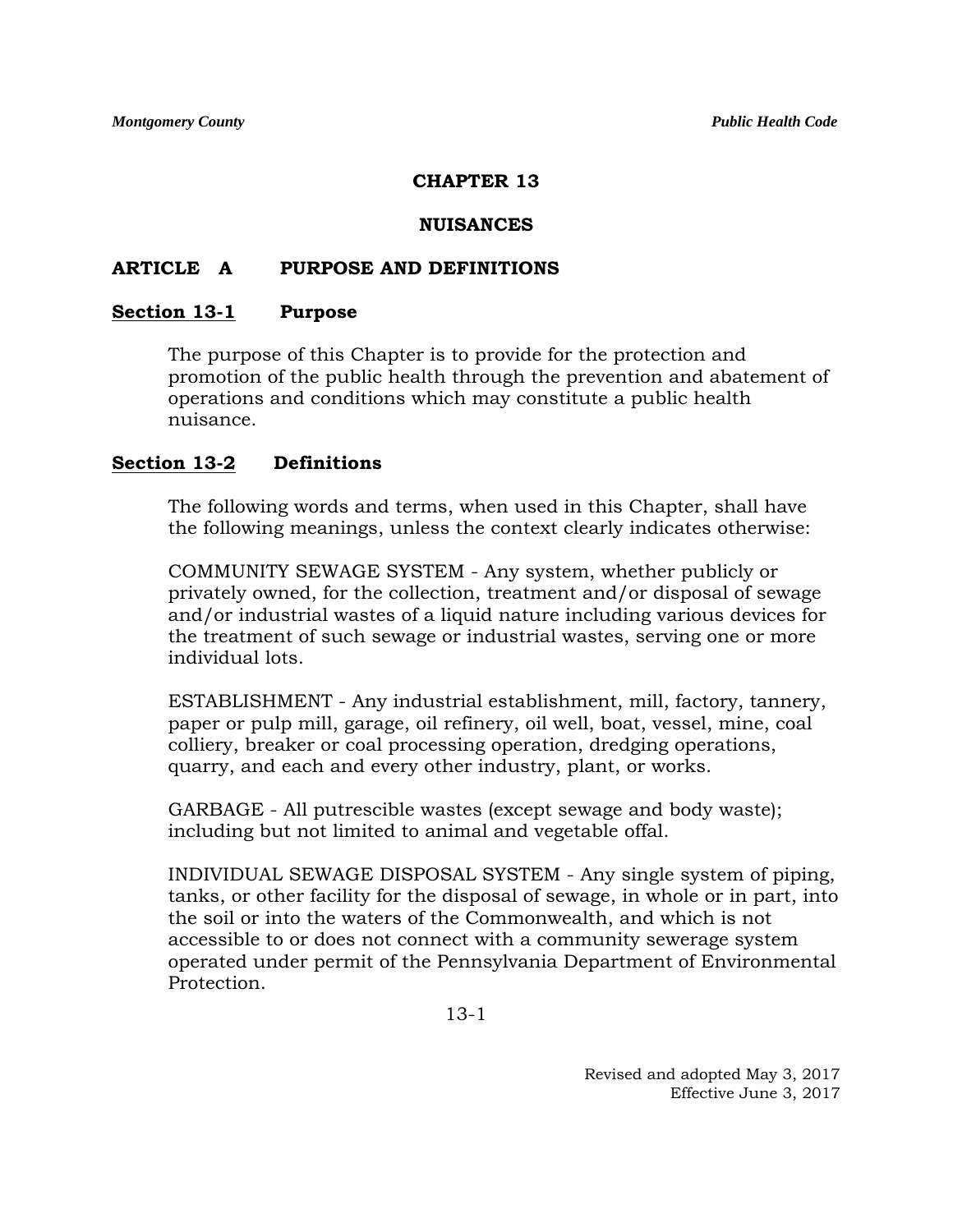INDUSTRIAL WASTE - Any liquid, gaseous, radioactive, solid, or other substance, not sewage, which results from any manufacturing or industry, or from any establishment (as defined above), as well as any mine drainage, silt, coal mine solids, rock, debris, dirt, and clay from coal mines, coal collieries, breakers, or other coal processing operations. This term shall include all such substances whether or not they are generally characterized as waste.

NUISANCE - Whatever is dangerous to human life or detrimental to public health.

PREMISES - A lot, plot, or parcel of land, including the buildings and structures thereon.

REFUSE -All non-putrescible wastes, generally regarded and classified as rubbish, trash, junk, and similar designations.

SEWAGE - Any substance which contains any of the waste products, excrement, or other discharge from the bodies of human beings or animals, and any biological, chemical, radioactive, or other noxious or deleterious substance which is harmful or inimical: to the public health; to animal or aquatic life; or to use of water for domestic water supply or for recreation. This term shall include kitchen and laundry waste.

SOLID WASTE - All combinations of ashes, garbage, refuse, hazardous material, combustible materials, and industrial wastes, or any part thereof, which are not disposed of under a permit issued by the Pennsylvania Department of Environmental Protection.

VECTOR (of disease) - Any living creature that transmits an infectious agent to humans.

WATER SUPPLY - A source or sources of water, as well as any and all water treatment, storage, transmission, and distribution facilities.

13-2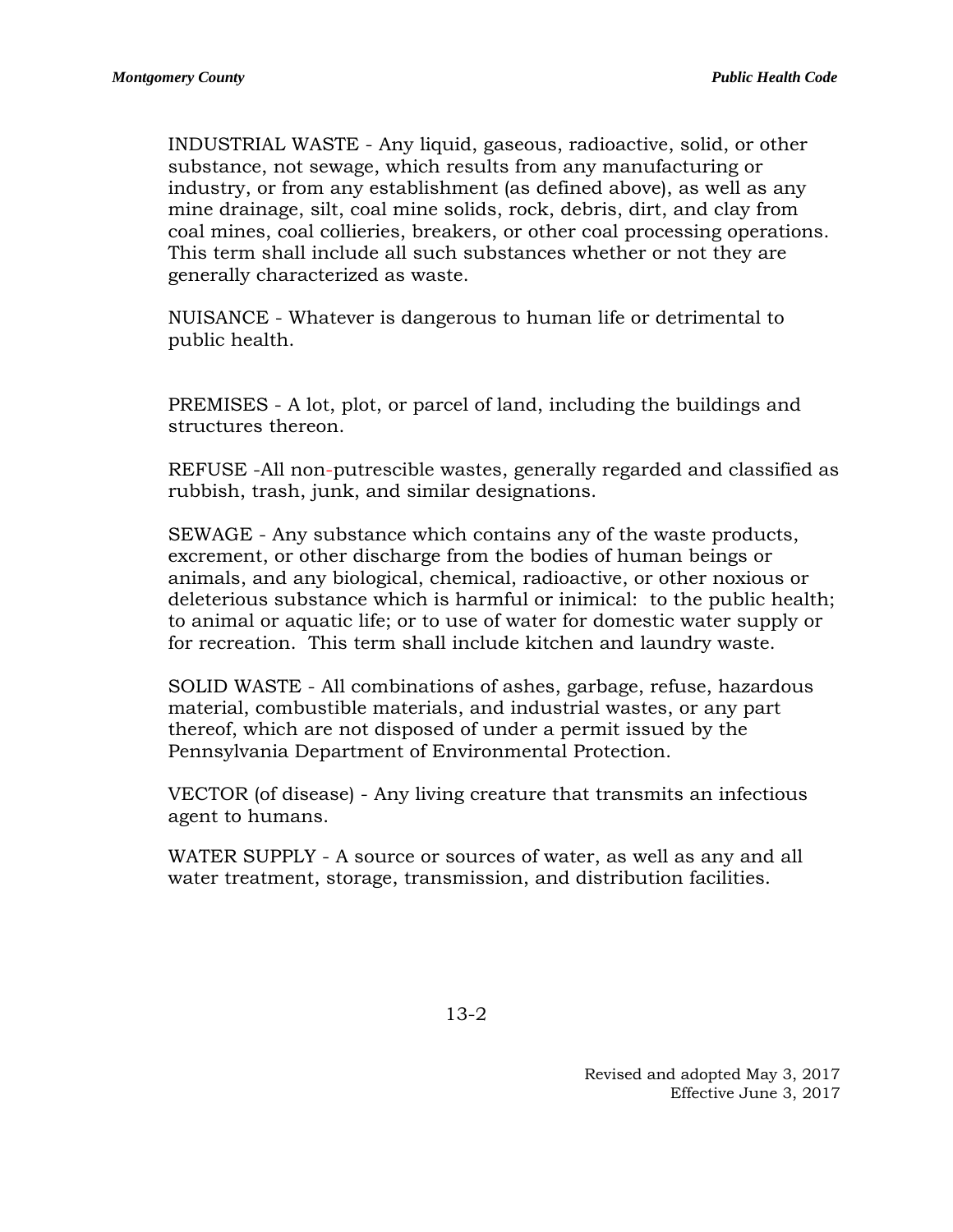WATERS OF THE COMMONWEALTH - Any and all rivers, streams, creeks, rivulets, impoundments, ditches, water courses, storm sewers, lakes, dammed water, ponds, springs, and all other bodies or channels of surface and underground water, or any of their parts whether natural or artificial, within or on the boundaries of the Commonwealth of Pennsylvania.

# **ARTICLE B GENERAL PROVISIONS**

## **Section 13-3 Sewage Disposal**

- a. Construction and use of Receptacles- No individual sewage disposal system, community sewerage system, privy, cesspool, urinal, or other receptacle for sewage shall be constructed, maintained, or used which directly or indirectly drains or discharges over or upon the surface of the ground or into the waters of the Commonwealth.
- b. Cleansing of Receptacles- All individual sewage disposal systems, community sewerage systems, privies, cesspools, urinals or other receptacles for sewage shall be emptied or cleansed at sufficiently frequent intervals to prevent the contents from overflowing.
- c. Transportation of Sewage- The transportation of sewage shall be accomplished in water-tight containers with tight-fitting covers which are approved by the Department. Such containers shall be thoroughly cleansed after each use.
- d. Disposal of Sewage:
	- i. No sewage shall be placed on the surface of the ground, buried, or otherwise disposed of where it is likely to gain access to any waters of the Commonwealth, unless approved and licensed by the Department and/or the Pennsylvania Department of Environmental Protection. The use of sewage as fertilizer is permissible as long as such use does not become a nuisance detrimental to the public health.
	- ii. The contents of individual sewage disposal systems, community sewerage systems, privies, cesspools, urinals, or other receptacles for sewage shall not be used on any ground on

13-3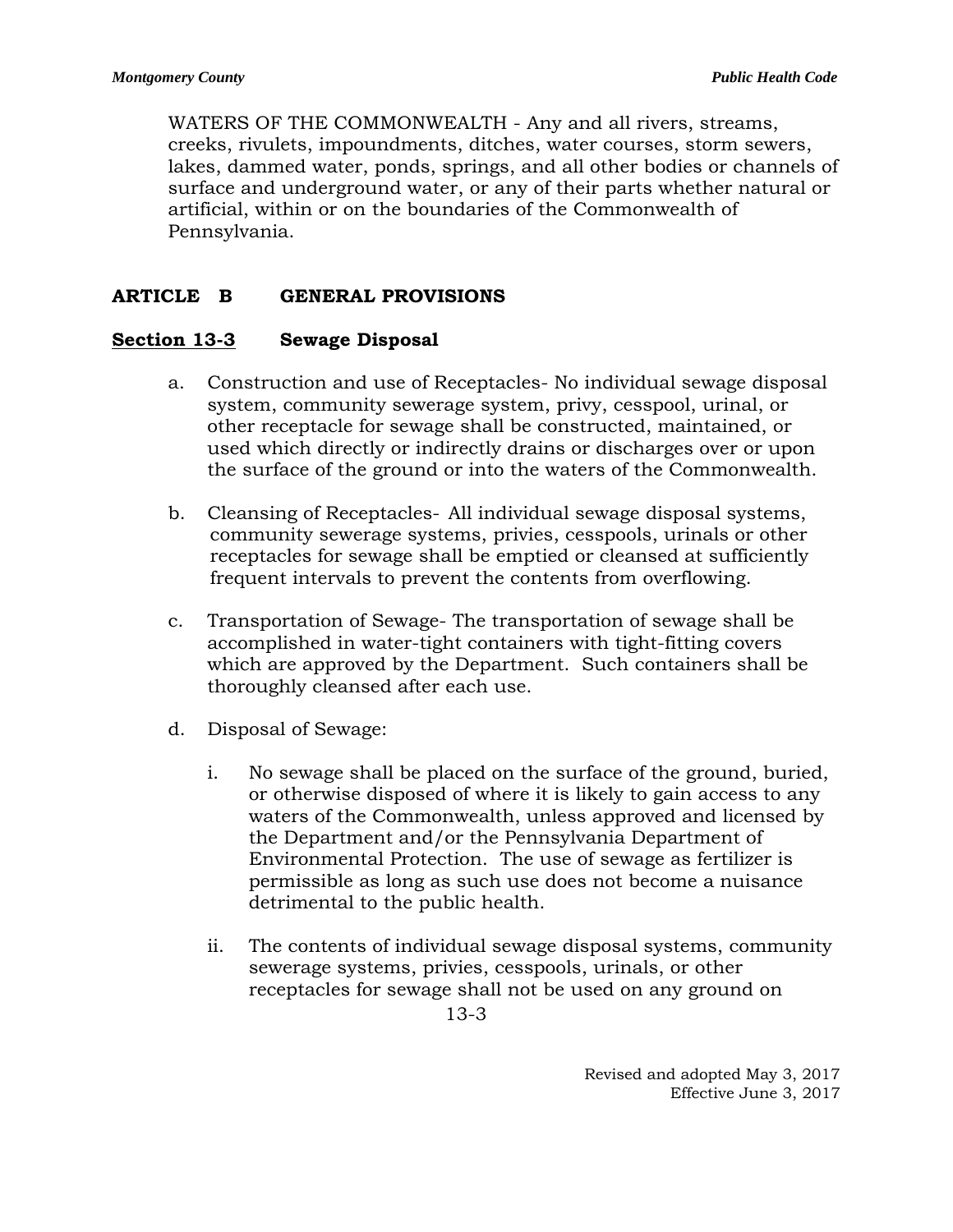which vegetables which are eaten uncooked by humans are being grown.

- e. Public Accommodations- Sufficient and suitable free privy or toilet accommodations, as determined by the Department shall be provided at all buildings and premises which are open to the public. Such accommodations must be well-lighted, ventilated and separated for each sex.
- f. Accessibility of Public Sewers No individual sewage disposal system, privy, cesspool, or similar receptacle for sewage shall be constructed, maintained, or used on premises where a sewer which is part of a sewer system from which sewage is discharged in the waters of the Commonwealth under a permit from the Pennsylvania Department of Environmental Protection is "accessible" (as this word is defined in the appropriate State, county or local law regulating public sewers.)
- g. Discharge of Wash Water No kitchen, bathtub, shower, pool, or laundry water shall be allowed to discharge or flow over or upon the surface of the ground, or into the waters of the Commonwealth, and shall, instead, be required to discharge or flow into the applicable individual sewage disposal system or community sewerage system.

# **Section 13-4 Decaying Matter**

- a. Disposal of Decaying Matter:
	- i. No garbage, offal, pomade or dead animals shall be thrown, deposited, cast, or permitted to accumulate upon the ground, in or on any ravine, ditch or gutter, on any street, highway, or thoroughfare, or anywhere where it is likely to gain access to or to contaminate the waters of the Commonwealth.
	- ii. The transportation of organic waste shall be effected in watertight vehicles or containers, properly covered to avoid spillage, cleansed at sufficient intervals to prevent obnoxious odors, and shall be in accord with the provisions of these Rules and Regulations, where applicable.
- b. Accumulation of Manure Manure shall not be allowed to

13-4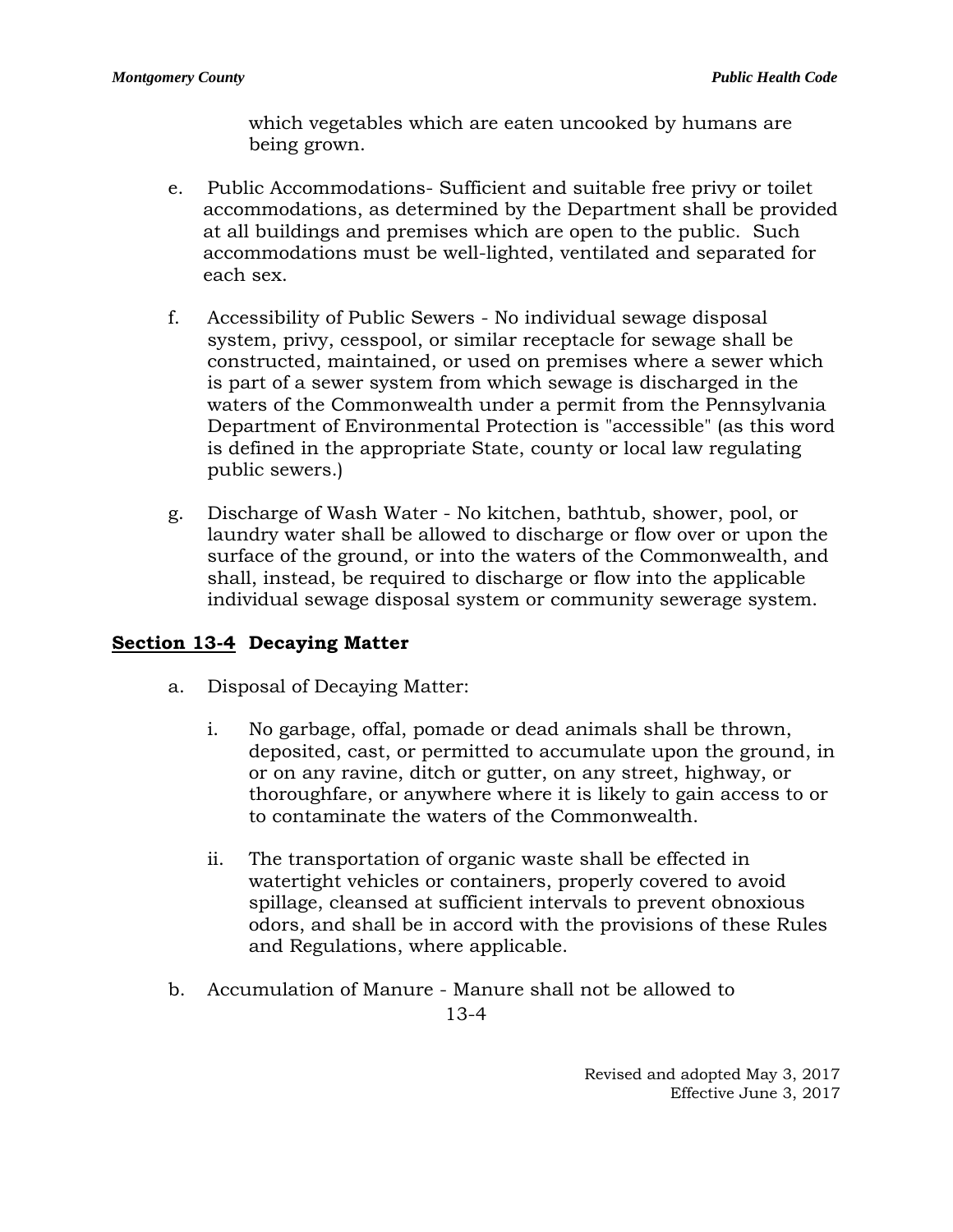accumulate in any place where it may contaminate any source of drinking water or any waters of the Commonwealth, or where it may contribute to the breeding of vectors so as to become a nuisance detrimental to the public health.

- c. Dead Animal Carcasses:
	- i. The carcass of any dead animal not killed for food shall be removed and disposed of by burial or incineration or some other sanitary method, within twenty-four (24) hours after death.
	- ii. If the carcass is buried, it shall be placed so that every part shall be covered by at least two (2) feet of earth, at a location not less than: one-hundred (100) feet from any waters of the Commonwealth, and ten (10) feet from the seasonably high ground water table and/or bedrock formation. This location shall not be subject to overflow by the waters of the Commonwealth.
	- iii. In all cases of death from communicable disease, the carcass shall be thoroughly enveloped in unslaked lime.

## **Section 13-5 Water**

- a. Stagnant Water No person shall maintain or permit to be maintained any pond, privy vault, cesspool, well, cistern, rain barrel, individual sewage disposal system, community sewerage system, or other receptacle or system containing water, unless such receptacle or system is constructed and maintained in a manner to prevent the breeding of mosquitoes, flies, or vectors of disease.
- b. Water Supply No owner, operator, or occupant of any premises shall maintain any well, spring, cistern, or other source of water supply used for drinking or household purposes to which the public has or may have access, and which is polluted or which is so situated or constructed that it may become polluted in any manner which may render such water supply injurious to the public health.

## **Section 13-6 Industrial Establishments and Industrial Wastes**

13-5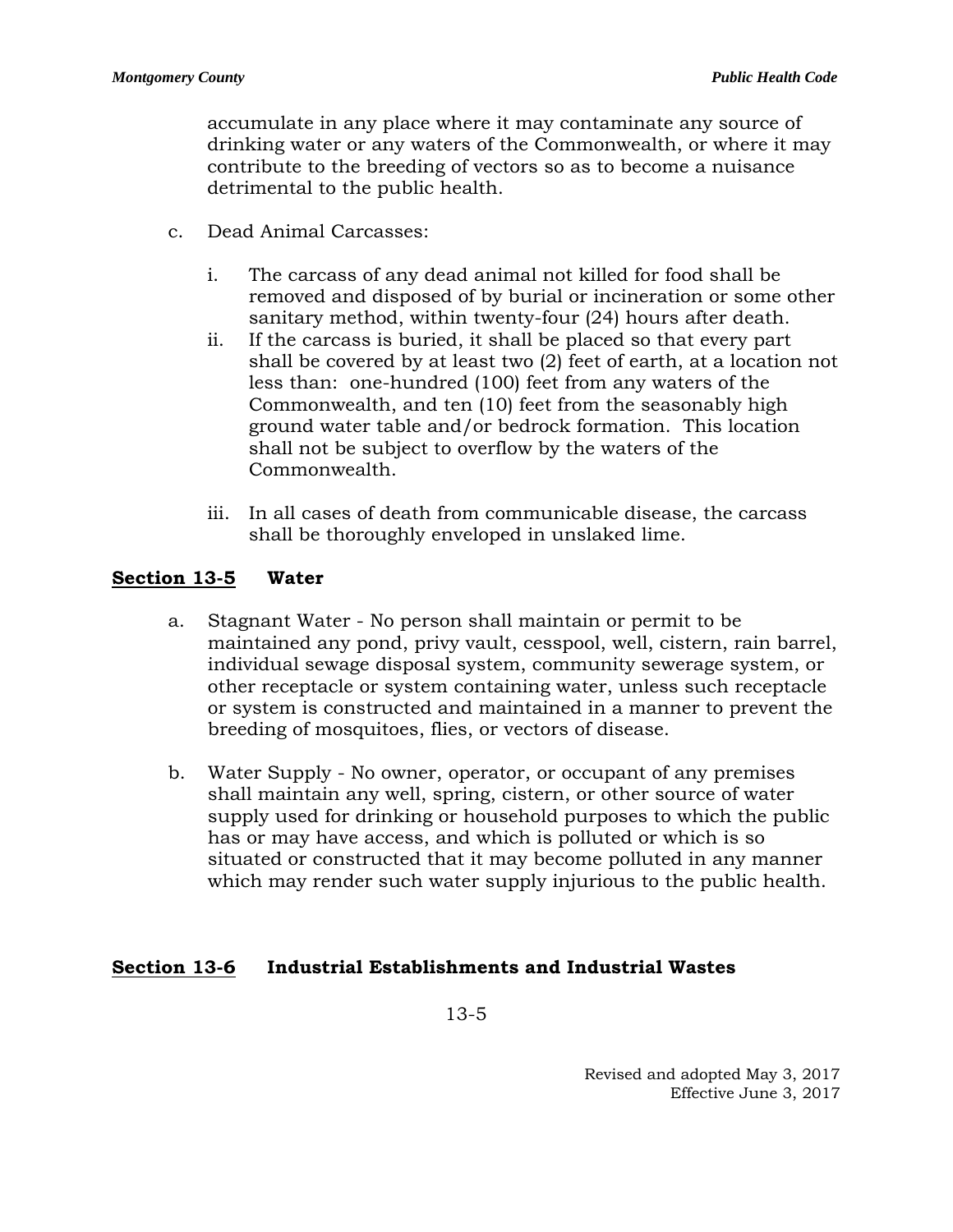- a. No person maintaining a slaughterhouse, rendering works, depository of dead animals, glue works, tannery, wool-washing establishment, paper mill, byproduct coke oven, dye works, oil refinery, dairy, creamery, cheese factory, milk station, or similar establishment; or engaged in the manufacture of gas, chemicals, explosives, fertilizers, or similar products; or in the business of soap making, fish oil extraction, bone boiling, or any similar occupation; or maintaining any other " establishment" that is defined in Section 13-2, above, shall allow any of the following:
	- i. Any noxious gases, which are deleterious or detrimental to public health, to escape into the air.
	- ii. Any substance, which is deleterious or detrimental to public health, to:
		- (a) accumulate upon the premises;
		- (b) be thrown or allowed to discharge into any street, roadway, or public place; or
		- (c) be thrown or allowed to discharge into any waters of the Commonwealth.
- b. All "establishments" (as defined in Section 13-2 above) including, but not limited to, slaughterhouses, rendering works, bone boiling establishments, depositories for dead animals, garbage disposal works, piggeries, and similar establishments which handle organic matter, shall have an adequate water supply for the purpose of keeping the establishment clean and sanitary. All floors in each establishment shall be constructed of concrete or other impervious material, and shall have adequate provision for drainage to a cesspool or other individual sewage disposal system which is approved by the Department, or a community sewerage system which is approved by the Pennsylvania Department of Environmental Protection.
- c. No pigsty, piggery, livestock operation, or any other similar operation or facility shall be built or maintained on marshy ground or land subject to overflow where it may prejudicially affect any water supply, or where, as a source of vector breeding, it may become a

13-6